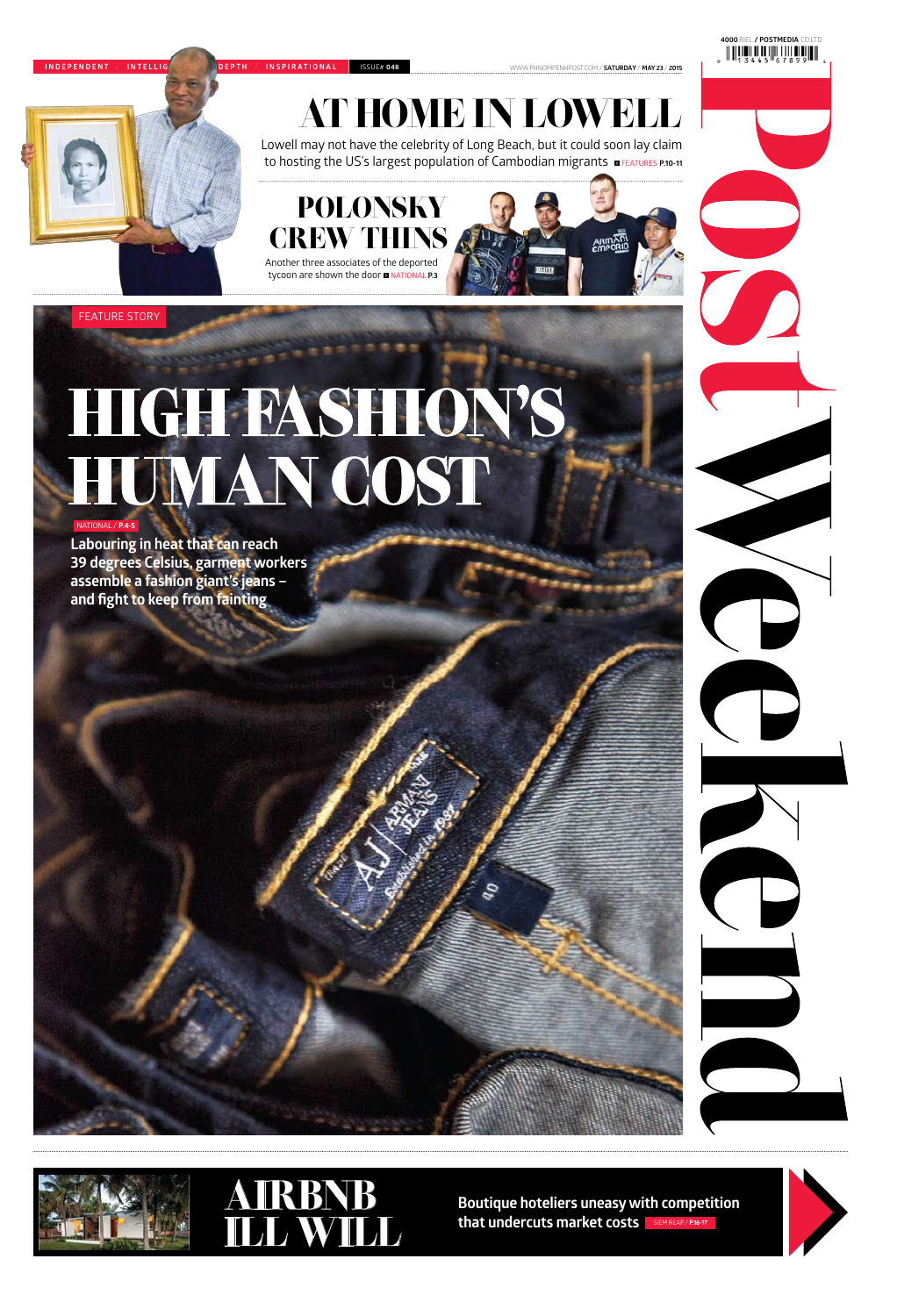# $N$ ational

#### **Alice Cuddy and Taing Vida** Post Weekend



iorgio Armani has built a world-renowned brand synonymous with high-end fashion, but in

Cambodia the human cost of its clothing is evident at the source.

The Taiwanese-owned Kin Tai Garment factory, set back from a busy road in Phnom Penh's Chak Angre commune, employs almost 600 mostly female workers to produce clothes for the Italian fashion house's Armani Jeans line.

The seamstresses have received a first-hand induction into the global economy by helping to sate demand for "luxury" clothing in the United States. In return, they work in boiling temperatures that the factory has, for years, failed to address, for low wages and insecure contracts.

Broken lights and faded national flags adorn the entrance to Kin Tai, where rows of workers sit behind archaic-looking machines, each one responsible for sewing a small component of what will soon become a

pair of designer jeans.

The work is monotonous. It takes a seamstress less than a minute to perfectly stitch a pocket. She will sew hundreds every day.

Further down the line, others take seconds to sew a straight seam down the side of pair of men's jeans before rapidly reaching for more material.

Few of the women speak while they work, but the hum of machines and murmur of traditional Cambodian music fills the room with noise.

In a separate, smaller warehouse, workers carefully package the jeans, now fully assembled and embellished with the iconic designer's name.

About 90 per cent of the jeans produced at Kin Tai are shipped to the US, according to its administration manager, Pov Soeun.

Thousands of Armani garments – many from Kin Tai – were also

exported last year to countries including Italy, China and Singapore, leaked export records obtained from a source in the transportation industry show.

When they reach their destination, the jeans come with a hefty price tag, which the monthly wage of those producing them – just \$128 – might not cover.

But while their own wage is meagre, the workers, too, pay a high price for high fashion.

#### **Losing breath**

On an early morning this week in a small out-building labelled "infirmary", 28-year-old Veng Sovichenda slouched over a bed, as a co-worker vigorously rubbed the metal lid of a pot of "Siang Pure Balm" up and down her back.

At eight months pregnant, Sovichenda – who works in Kin Tai's packaging department – had felt dizzy, and as though she might collapse.

The traditional healing practice being performed by her co-worker, known as "coining", was an effort to get rid of the symptoms. Coining, *Gua sha* in Chinese, is a traditional Chinese medical treatment in which the skin is scraped to produce light bruising. Practitioners believe it releases unhealthy elements from injured areas and stimulates blood flow and healing.



Workers making Armani Jeans spend their shifts repeating minute tasks several hundred times. **KIMBERLEY MCCOSKER** 

"I feel a bit better now," Sovichenda said, smiling nervously as she adjusted her patterned shirt.

The sight of someone being coined is not uncommon at the factory. In fact, it is part of daily life. Workers estimate that between 10 and 30 employees are coined every day.

Earlier in the week, 28-year-old Long Na Ty said she was coined on the factory floor because she was "struggling to breathe in and out".

She said that without the treatment, she feared that she would fall unconscious as she has done in the past.

"When it happened, I felt tired. I

couldn't breathe, I felt too hot – then I collapsed", she recalled.

While faintings are not uncommon in Cambodian factories – in 2014 there were 1,806 reported workplace faintings, according to government data – activists say Kin Tai has a worse record than most.

Joel Preston, a consultant with the Community Legal Education Center (CLEC), which is in regular contact with unionists at the factory, said the group receives "consistent reports" of faintings there.

The issue is made all the more obvious, he said, by the prevalence of coining.

"We're seeing workers resorting to traditional methods, desperately trying to maintain consciousness."

Some staff at the factory claimed that faintings happen almost every day; others said it was less common.

Kin Tai's on-site doctor, Nom Narath, said workers faint up to two to three times a month. But, he acknowledged, between "30 and 50" people come to see him every day to collect medicine, often because of feeling faint.



He said he was unconvinced of the medical benefits of coining. "Maybe it helps a little bit," he concluded after some deliberation.

Both Sovichenda and Na Ty, like most of the people seeking treatment at the factory, said they believed the symptoms were caused by excessive heat.

#### **Soaring temperatures**

A report released last year by the Workers Rights Consortium found that temperatures at Kin Tai exceeded 37 degrees Celsius – hotter than the tropical climate outside.

The factory has failed to heed a five-year-old ruling from the Arbitration Council, the Kingdom's statutory labour adjudication body, that it install sprinklers on its metal roof to relieve the heat.

A separate agreement reached in 2014 between the factory

and unionists to introduce a new cooling system has also produced no results.

Unusual access inside the factory granted to Post Weekend this week showed that high temperatures remain a major problem. The warehouses lack adequate ventilation, and ceiling fans do little to penetrate the heat.

Every worker interviewed for this article complained of excessive heat at the factory. Some estimated that temperatures this year have reached as high as 39 degrees Celsius.

Soeun, Kin Tai's administration manager, blamed global warming for the problem. "Because of climate change, the hot weather increased," he said, explaining that this had in turn made the factory hotter.

Soeun said the factory reacted to the climate shift by spending about \$10,000 on ventilators, but, "unluckily it was a failure and didn't help".

The ventilators can still be seen on the outer wall, now boarded over.

Despite a five-year-old ruling to install roof sprinklers, temperatures inside the Kin Tai Garment factory remain hotter than outside, and workers are resorting to desperate measures to keep from fainting

Too hot to breathe in Armani factory

A worker is 'coined' by two co-workers on the factory floor. **PHOTO supplied**